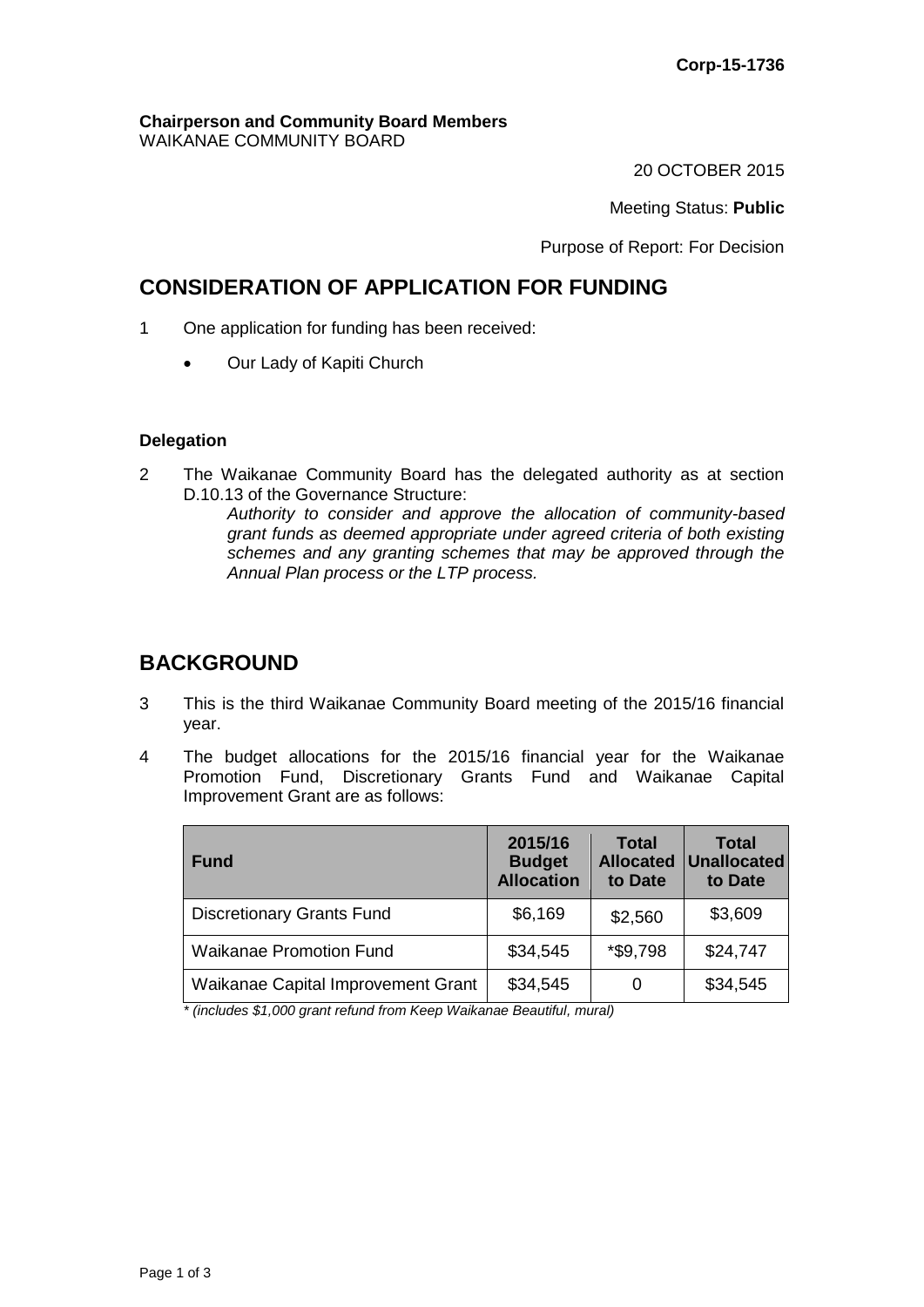5 An amount of approximately \$1.238 million is held in the Waikanae Capital Improvement Fund. The following table shows how that fund has been allocated:

| <b>Amount</b>      | <b>Purpose of Grant</b>                                     |  |  |
|--------------------|-------------------------------------------------------------|--|--|
| \$893,000          | Held in reserve                                             |  |  |
| \$250,000          | Pledged to the Mahara Gallery Trust                         |  |  |
| $$35,000$ (approx) | Allocated to the 2015/16 Waikanae Capital Improvement Grant |  |  |
| \$60,000 (approx)  | Increase in fund from previous year                         |  |  |
| <b>TOTAL</b>       | \$1,238,000                                                 |  |  |

# **CONSIDERATIONS**

### **Issues**

- 6 Grants are allocated in accordance with the specified criteria (attached).
- 7 All applicants have been advised of the criteria and meeting date by phone or email.

### **Our Lady of Kapiti Church**

8 Kathleen White and Jenny Pritchard, on behalf of Our Lady of Kapiti Church have applied for a grant of \$437 + GST from the promotion fund to help with hiring the Waikanae Memorial Hall to hold their "Discovering Ourselves" annual event.

*The application above can be considered under the criteria 'promotions within the Waikanae Ward' and "Events based" activities.*

### Financial Considerations

9 A grant of \$437 has been presented for the Board's consideration and approval. Approval of this grant is within the funds budget for 2015/2016.

| <b>Fund</b>                       | <b>Total</b><br><b>Unallocated</b><br>to Date | <b>Total Grants</b><br><b>Requested</b> |
|-----------------------------------|-----------------------------------------------|-----------------------------------------|
| <b>Discretionary Grants Fund</b>  | \$3,609                                       | \$0                                     |
| <b>Waikanae Promotion Fund</b>    | \$24,747                                      | \$437                                   |
| Waikanae Capital Improvement Fund | \$34,545                                      |                                         |

### *Historical Grants*

10 Attached to this report as appendices are tables showing all grants made in the 2014/15 and 2013/14 financial years.